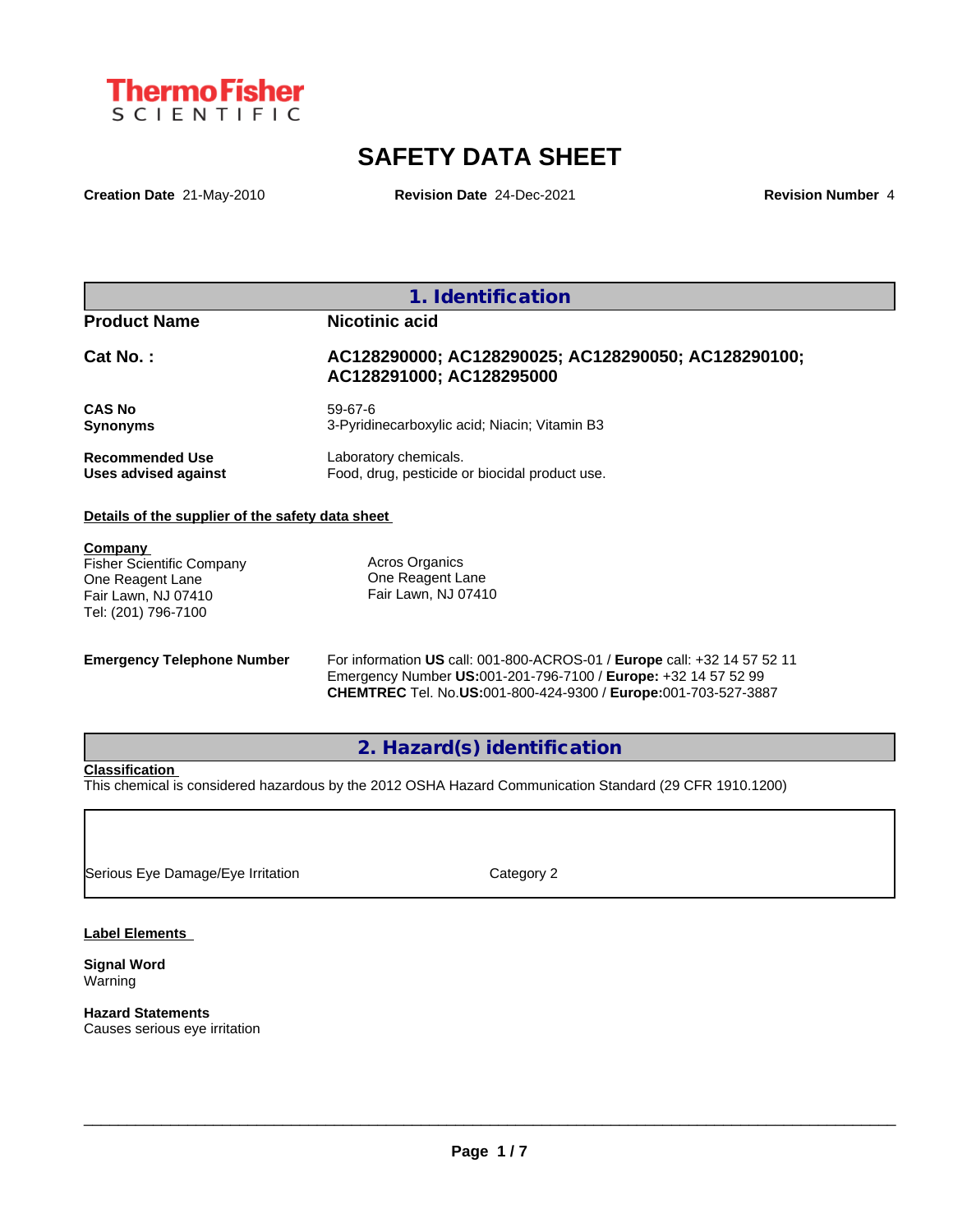

## **Precautionary Statements Prevention** Wash face, hands and any exposed skin thoroughly after handling

Wear eye/face protection<br>Eyes

**Eyes**

IF IN EYES: Rinse cautiously with water for several minutes. Remove contact lenses, if present and easy to do. Continue rinsing If eye irritation persists: Get medical advice/attention

**Hazards not otherwise classified (HNOC)**

None identified

# **3. Composition/Information on Ingredients**

| <b>Component</b><br>3-Pyridinecarboxylic acid |                                                                                                                                                                       | <b>CAS No</b>         | Weight % |
|-----------------------------------------------|-----------------------------------------------------------------------------------------------------------------------------------------------------------------------|-----------------------|----------|
|                                               |                                                                                                                                                                       | 59-67-6               | 99.5     |
|                                               |                                                                                                                                                                       |                       |          |
|                                               |                                                                                                                                                                       | 4. First-aid measures |          |
| <b>Eye Contact</b>                            | Rinse immediately with plenty of water, also under the eyelids, for at least 15 minutes. Get<br>medical attention.                                                    |                       |          |
| <b>Skin Contact</b>                           | Wash off immediately with soap and plenty of water while removing all contaminated<br>clothes and shoes. Get medical attention.                                       |                       |          |
| <b>Inhalation</b>                             | Remove from exposure, lie down. Remove to fresh air. If breathing is difficult, give oxygen.<br>If not breathing, give artificial respiration. Get medical attention. |                       |          |
| Ingestion                                     | Clean mouth with water. Get medical attention.                                                                                                                        |                       |          |
| Most important symptoms and<br>effects        | No information available.                                                                                                                                             |                       |          |
| <b>Notes to Physician</b>                     | Treat symptomatically                                                                                                                                                 |                       |          |
|                                               |                                                                                                                                                                       |                       |          |

## **5. Fire-fighting measures**

| <b>Suitable Extinguishing Media</b>                                                                                          | Water spray. Carbon dioxide $(CO_2)$ . Dry chemical. Chemical foam. |
|------------------------------------------------------------------------------------------------------------------------------|---------------------------------------------------------------------|
| Unsuitable Extinguishing Media                                                                                               | No information available                                            |
| <b>Flash Point</b><br>Method -                                                                                               | No information available<br>No information available                |
| <b>Autoignition Temperature</b><br><b>Explosion Limits</b>                                                                   | No information available                                            |
| <b>Upper</b><br>Lower<br>Sensitivity to Mechanical Impact No information available<br><b>Sensitivity to Static Discharge</b> | No data available<br>No data available<br>No information available  |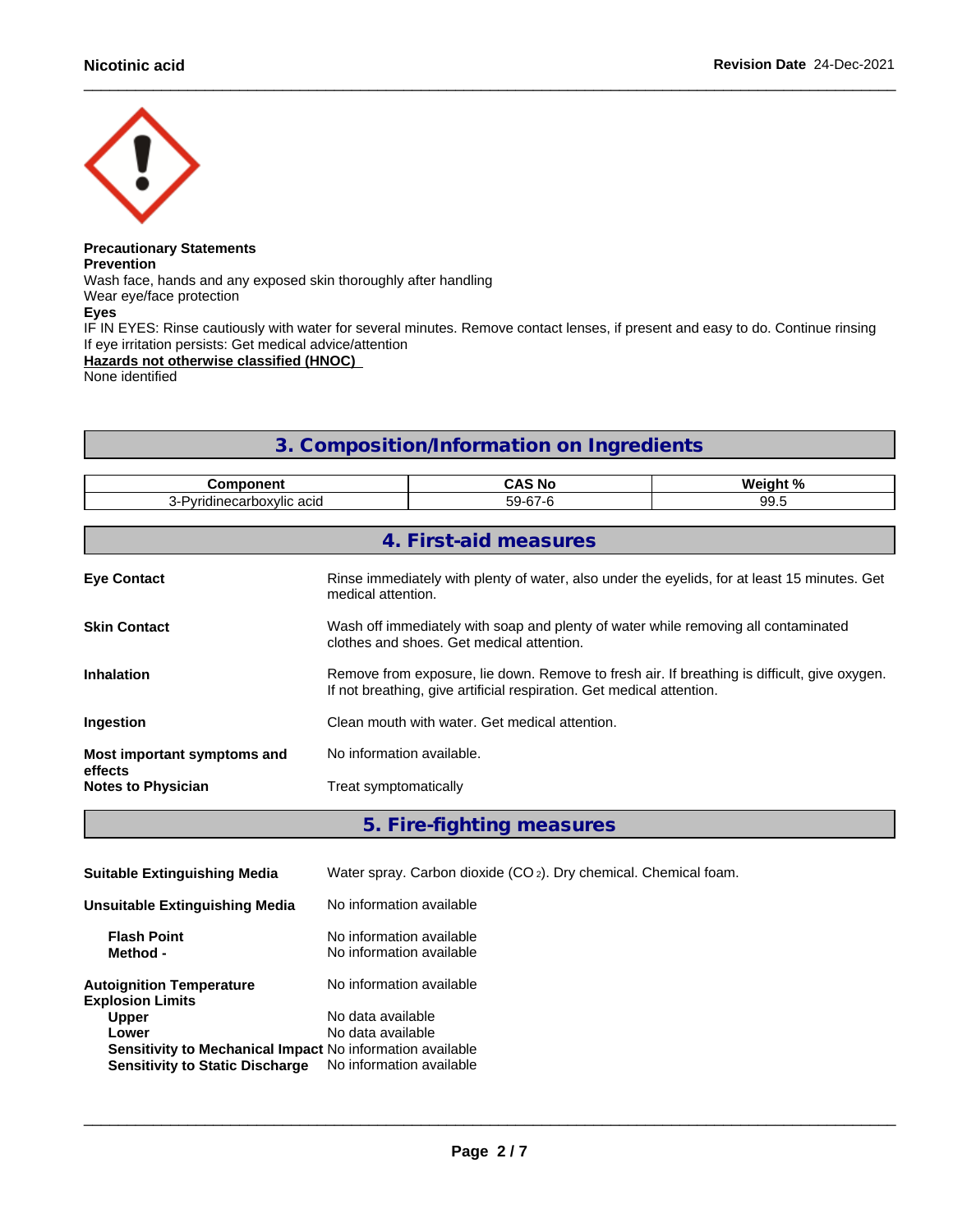## **Specific Hazards Arising from the Chemical**

Keep product and empty container away from heat and sources of ignition.

#### **Hazardous Combustion Products**

Nitrogen oxides (NOx). Carbon monoxide (CO). Carbon dioxide (CO2).

## **Protective Equipment and Precautions for Firefighters**

As in any fire, wear self-contained breathing apparatus pressure-demand, MSHA/NIOSH (approved or equivalent) and full protective gear.

| <b>NFPA</b><br><b>Health</b>                                    | <b>Flammability</b>            | <b>Instability</b>                                                          | <b>Physical hazards</b><br>N/A                                                           |
|-----------------------------------------------------------------|--------------------------------|-----------------------------------------------------------------------------|------------------------------------------------------------------------------------------|
|                                                                 | 6. Accidental release measures |                                                                             |                                                                                          |
| <b>Personal Precautions</b><br><b>Environmental Precautions</b> | sanitary sewer system.         | Ensure adequate ventilation. Use personal protective equipment as required. | See Section 12 for additional Ecological Information. Do not flush into surface water or |

**Methods for Containment and Clean** Sweep up and shovel into suitable containers for disposal. **Up**

| Avoid contact with skin and eyes. Do not breathe dust.<br><b>Handling</b><br>Storage.<br>Materials. Strong oxidizing agents.<br>8. Exposure controls / personal protection<br>This product does not contain any hazardous materials with occupational exposure<br><b>Exposure Guidelines</b><br>limitsestablished by the region specific regulatory bodies.<br><b>Engineering Measures</b><br>and safety showers are close to the workstation location.<br><b>Personal Protective Equipment</b><br><b>Eye/face Protection</b><br>Wear appropriate protective eyeglasses or chemical safety goggles as described by<br>EN166.<br>Wear appropriate protective gloves and clothing to prevent skin exposure.<br>Skin and body protection<br><b>Respiratory Protection</b><br>EN 149. Use a NIOSH/MSHA or European Standard EN 149 approved respirator if<br>exposure limits are exceeded or if irritation or other symptoms are experienced. |                         | 7. Handling and storage                                                                    |  |  |
|-------------------------------------------------------------------------------------------------------------------------------------------------------------------------------------------------------------------------------------------------------------------------------------------------------------------------------------------------------------------------------------------------------------------------------------------------------------------------------------------------------------------------------------------------------------------------------------------------------------------------------------------------------------------------------------------------------------------------------------------------------------------------------------------------------------------------------------------------------------------------------------------------------------------------------------------|-------------------------|--------------------------------------------------------------------------------------------|--|--|
|                                                                                                                                                                                                                                                                                                                                                                                                                                                                                                                                                                                                                                                                                                                                                                                                                                                                                                                                           |                         |                                                                                            |  |  |
|                                                                                                                                                                                                                                                                                                                                                                                                                                                                                                                                                                                                                                                                                                                                                                                                                                                                                                                                           |                         | Keep in a dry, cool and well-ventilated place. Keep container tightly closed. Incompatible |  |  |
|                                                                                                                                                                                                                                                                                                                                                                                                                                                                                                                                                                                                                                                                                                                                                                                                                                                                                                                                           |                         |                                                                                            |  |  |
|                                                                                                                                                                                                                                                                                                                                                                                                                                                                                                                                                                                                                                                                                                                                                                                                                                                                                                                                           |                         |                                                                                            |  |  |
|                                                                                                                                                                                                                                                                                                                                                                                                                                                                                                                                                                                                                                                                                                                                                                                                                                                                                                                                           |                         | Ensure adequate ventilation, especially in confined areas. Ensure that eyewash stations    |  |  |
|                                                                                                                                                                                                                                                                                                                                                                                                                                                                                                                                                                                                                                                                                                                                                                                                                                                                                                                                           |                         |                                                                                            |  |  |
|                                                                                                                                                                                                                                                                                                                                                                                                                                                                                                                                                                                                                                                                                                                                                                                                                                                                                                                                           |                         | OSHA's eye and face protection regulations in 29 CFR 1910.133 or European Standard         |  |  |
|                                                                                                                                                                                                                                                                                                                                                                                                                                                                                                                                                                                                                                                                                                                                                                                                                                                                                                                                           |                         |                                                                                            |  |  |
|                                                                                                                                                                                                                                                                                                                                                                                                                                                                                                                                                                                                                                                                                                                                                                                                                                                                                                                                           |                         | Follow the OSHA respirator regulations found in 29 CFR 1910.134 or European Standard       |  |  |
|                                                                                                                                                                                                                                                                                                                                                                                                                                                                                                                                                                                                                                                                                                                                                                                                                                                                                                                                           | <b>Hygiene Measures</b> | Handle in accordance with good industrial hygiene and safety practice.                     |  |  |
| 9. Physical and chemical properties                                                                                                                                                                                                                                                                                                                                                                                                                                                                                                                                                                                                                                                                                                                                                                                                                                                                                                       |                         |                                                                                            |  |  |
| Powder Solid<br><b>Physical State</b>                                                                                                                                                                                                                                                                                                                                                                                                                                                                                                                                                                                                                                                                                                                                                                                                                                                                                                     |                         |                                                                                            |  |  |
| Off-white<br>Appearance<br>No information available                                                                                                                                                                                                                                                                                                                                                                                                                                                                                                                                                                                                                                                                                                                                                                                                                                                                                       |                         |                                                                                            |  |  |
| Odor<br><b>Odor Threshold</b><br>No information available                                                                                                                                                                                                                                                                                                                                                                                                                                                                                                                                                                                                                                                                                                                                                                                                                                                                                 |                         |                                                                                            |  |  |

**pH** 2.7 saturated aq. sol<br> **Melting Point/Range** 236 - 239 °C / 456.

 $\_$  ,  $\_$  ,  $\_$  ,  $\_$  ,  $\_$  ,  $\_$  ,  $\_$  ,  $\_$  ,  $\_$  ,  $\_$  ,  $\_$  ,  $\_$  ,  $\_$  ,  $\_$  ,  $\_$  ,  $\_$  ,  $\_$  ,  $\_$  ,  $\_$  ,  $\_$  ,  $\_$  ,  $\_$  ,  $\_$  ,  $\_$  ,  $\_$  ,  $\_$  ,  $\_$  ,  $\_$  ,  $\_$  ,  $\_$  ,  $\_$  ,  $\_$  ,  $\_$  ,  $\_$  ,  $\_$  ,  $\_$  ,  $\_$  ,

**Melting Point/Range** 236 - 239 °C / 456.8 - 462.2 °F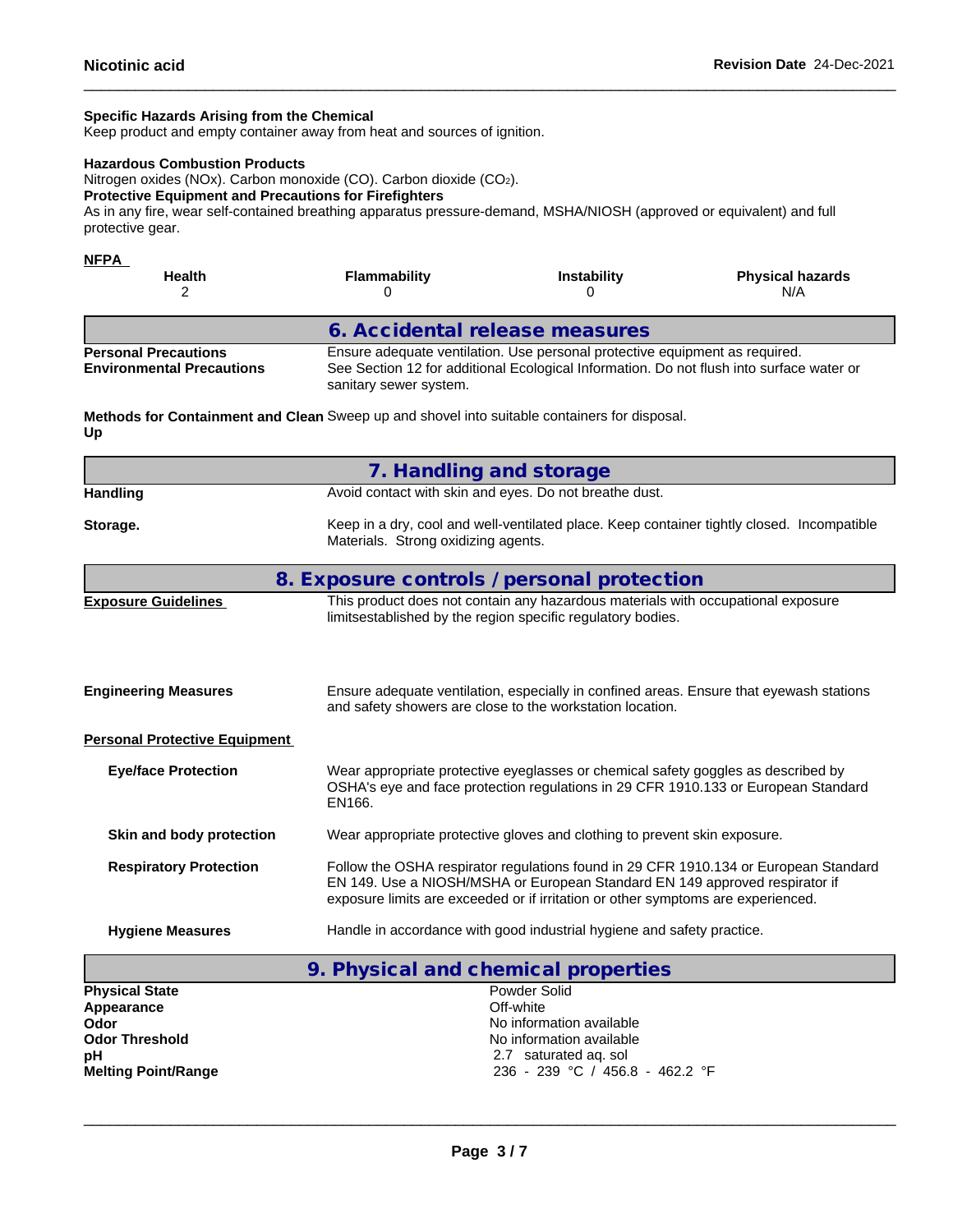**Boiling Point/Range**<br> **Flash Point**<br> **Flash Point**<br> **Point**<br> **Reference All Allen Control**<br>
No information available **Evaporation Rate**<br> **Elammability (solid,gas)**<br> **Elammability (solid,gas)**<br> **Rate** Not information available **Flammability** (solid,gas) **Flammability or explosive limits Upper Contract Contract Contract Contract Contract Contract Contract Contract Contract Contract Contract Contra<br>
No data available<br>
No data available Lower Lower Lower CONSISTENT ACCORDING TO A LOWER AND LOWER Vapor Pressure No data available Vapor Pressure Vapor Density<br>Specific Gravity Specific Gravity**<br> **Solubility** 17 g/l (20°C)<br> **Solubility** 17 g/l (20°C) **Partition coefficient; n-octanol/water** No data available<br> **Autoignition Temperature No information available**<br>
No information available **Autoignition Temperature**<br> **Decomposition Temperature** Temperature **No information available**<br>
No information available **Decomposition Temperature**<br>Viscosity **Molecular Formula Molecular Weight** 123.11

**No information available No information available<br>Not applicable** 17 g/l (20°C)<br>No data available Not applicable<br>C6 H5 N O2

## **10. Stability and reactivity**

| <b>Reactive Hazard</b>          | None known, based on information available                                                         |  |
|---------------------------------|----------------------------------------------------------------------------------------------------|--|
| <b>Stability</b>                | Stable under normal conditions.                                                                    |  |
| <b>Conditions to Avoid</b>      | Incompatible products.                                                                             |  |
| Incompatible Materials          | Strong oxidizing agents                                                                            |  |
|                                 | Hazardous Decomposition Products Nitrogen oxides (NOx), Carbon monoxide (CO), Carbon dioxide (CO2) |  |
| <b>Hazardous Polymerization</b> | No information available.                                                                          |  |
| <b>Hazardous Reactions</b>      | None under normal processing.                                                                      |  |

## **11. Toxicological information**

## **Acute Toxicity**

| <b>Product Information</b><br><b>Component Information</b>                                 | See actual entry in RTECS for complete information. |                                                                                          |                             |
|--------------------------------------------------------------------------------------------|-----------------------------------------------------|------------------------------------------------------------------------------------------|-----------------------------|
| Component                                                                                  | LD50 Oral                                           | <b>LD50 Dermal</b>                                                                       | <b>LC50 Inhalation</b>      |
| 3-Pyridinecarboxylic acid                                                                  | $LD50 = 7$ g/kg (Rat)                               | $LD50 > 2000$ mg/kg (Rat)                                                                | $LC50 > 3.8$ mg/L (Rat) 4 h |
| <b>Toxicologically Synergistic</b><br><b>Products</b>                                      | No information available                            |                                                                                          |                             |
| Delayed and immediate effects as well as chronic effects from short and long-term exposure |                                                     |                                                                                          |                             |
| Irritation                                                                                 | No information available                            |                                                                                          |                             |
| Sensitization                                                                              | No information available                            |                                                                                          |                             |
| Carcinogenicity                                                                            |                                                     | The table below indicates whether each agency has listed any ingredient as a carcinogen. |                             |
|                                                                                            |                                                     |                                                                                          |                             |

| <b>Component</b>             | <b>CAS No</b> | <b>IARC</b>               | <b>NTP</b> | <b>ACGIH</b> | <b>OSHA</b> | <b>Mexico</b> |
|------------------------------|---------------|---------------------------|------------|--------------|-------------|---------------|
| 3-Pyridinecarboxylic         | 59-67-6       | Not listed                | Not listed | Not listed   | Not listed  | Not listed    |
| acid                         |               |                           |            |              |             |               |
| <b>Mutagenic Effects</b>     |               | No information available  |            |              |             |               |
|                              |               |                           |            |              |             |               |
| <b>Reproductive Effects</b>  |               | No information available. |            |              |             |               |
|                              |               |                           |            |              |             |               |
| <b>Developmental Effects</b> |               | No information available. |            |              |             |               |
|                              |               |                           |            |              |             |               |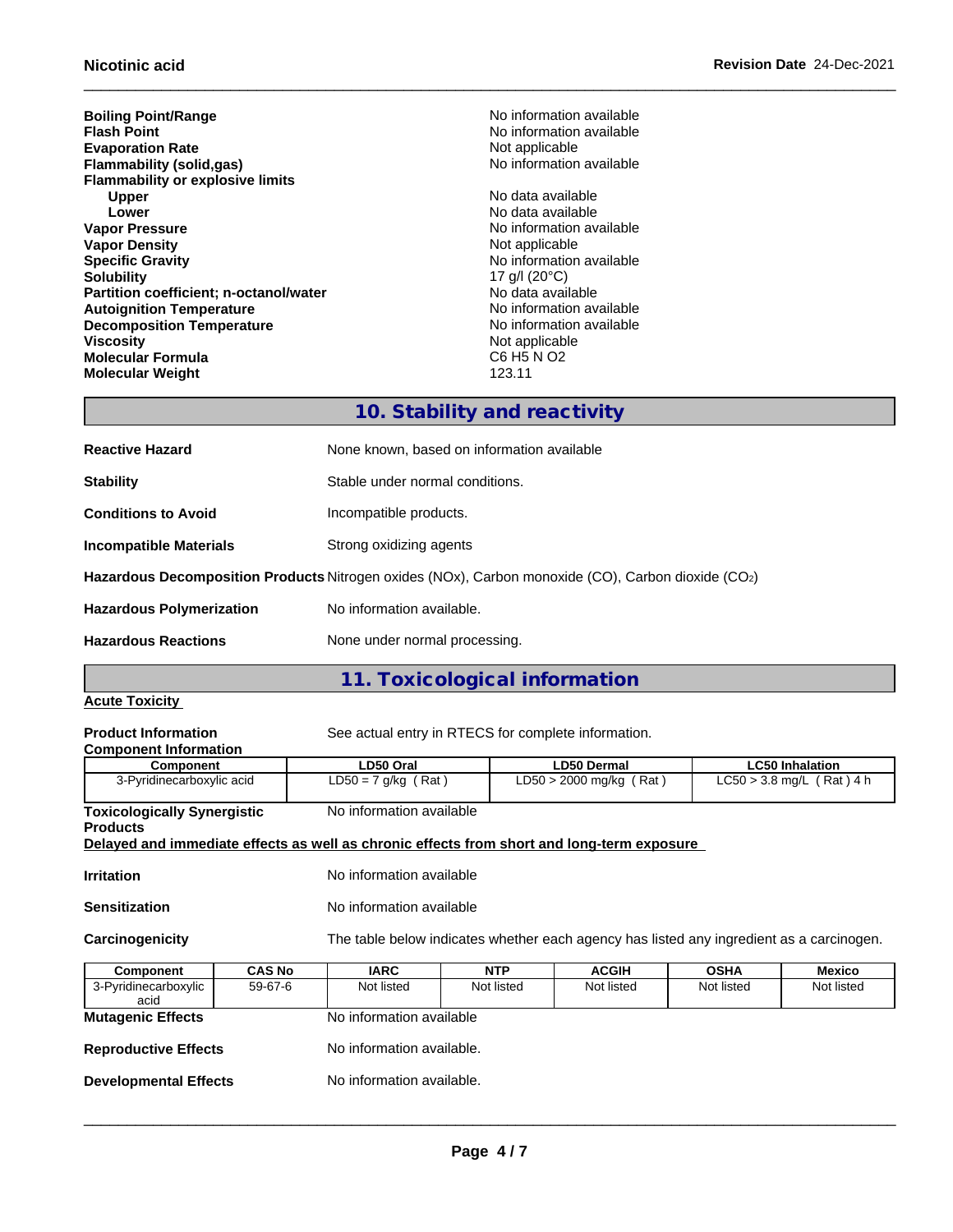| No information available.                                                                                             |
|-----------------------------------------------------------------------------------------------------------------------|
| None known<br>None known                                                                                              |
| No information available                                                                                              |
| Symptoms / effects, both acute and No information available                                                           |
| No information available                                                                                              |
| The toxicological properties have not been fully investigated. See actual entry in RTECS for<br>complete information. |
|                                                                                                                       |

## **12. Ecological information**

**Ecotoxicity**  Do not empty into drains.

| <b>Component</b>                     | <b>Freshwater Algae</b>   | <b>Freshwater Fish</b>  | <b>Microtox</b>                                                          | <b>Water Flea</b>      |
|--------------------------------------|---------------------------|-------------------------|--------------------------------------------------------------------------|------------------------|
| 3-Pyridinecarboxylic acid            | $EC50: = 89.93$ mg/L, 72h | $LC50: = 520$ mg/L, 96h | $= 160$ mg/L EC50                                                        | $EC50: = 77$ mg/L, 48h |
|                                      | (Desmodesmus              | (Salmo trutta)          | Salmonella typhimurium 72                                                | (Daphnia magna)        |
|                                      | subspicatus)              |                         |                                                                          |                        |
|                                      |                           |                         | = 2792.91 mg/L EC50                                                      |                        |
|                                      |                           |                         | Tetrahymena pyriformis 60 h                                              |                        |
| <b>Persistence and Degradability</b> |                           |                         | Soluble in water Persistence is unlikely based on information available. |                        |

**Bioaccumulation/ Accumulation** No information available.

**Mobility Mobility** . Will likely be mobile in the environment due to its water solubility.

| .                       | lor<br>. Pow        |
|-------------------------|---------------------|
| . .<br>$\cdots$<br>26 U | -<br>. <del>.</del> |
|                         |                     |

|                               | 13. Disposal considerations                                                                                                                                                                                                                                           |
|-------------------------------|-----------------------------------------------------------------------------------------------------------------------------------------------------------------------------------------------------------------------------------------------------------------------|
| <b>Waste Disposal Methods</b> | Chemical waste generators must determine whether a discarded chemical is classified as a<br>hazardous waste. Chemical waste generators must also consult local, regional, and<br>national hazardous waste regulations to ensure complete and accurate classification. |

|                                                            | 14. Transport information  |  |
|------------------------------------------------------------|----------------------------|--|
| <b>DOT</b>                                                 | Not regulated              |  |
| $\underline{\overline{TDG}}$<br>$\underline{\overline{I}}$ | Not regulated              |  |
|                                                            | Not regulated              |  |
| <b>IMDG/IMO</b>                                            | Not regulated              |  |
|                                                            | 15. Regulatory information |  |

## **United States of America Inventory**

| Component                        | <b>CAS No</b> | <b>TSCA</b> | TOO AL<br>.<br>. Inventorv notification -<br><b>Active-Inactive</b> | <b>TSCA</b><br><b>EPA Requlatory</b><br><b>Flags</b> |
|----------------------------------|---------------|-------------|---------------------------------------------------------------------|------------------------------------------------------|
| ridinecarboxvlic acid<br>3-Pvrid | $59 - 67 - 6$ |             | <b>CTIVE</b><br>Av.                                                 |                                                      |

#### **Legend:**

**TSCA** US EPA (TSCA) - Toxic Substances Control Act, (40 CFR Part 710)

'-' - Not Listed

**TSCA 12(b)** - Notices of Export Not applicable

X - Listed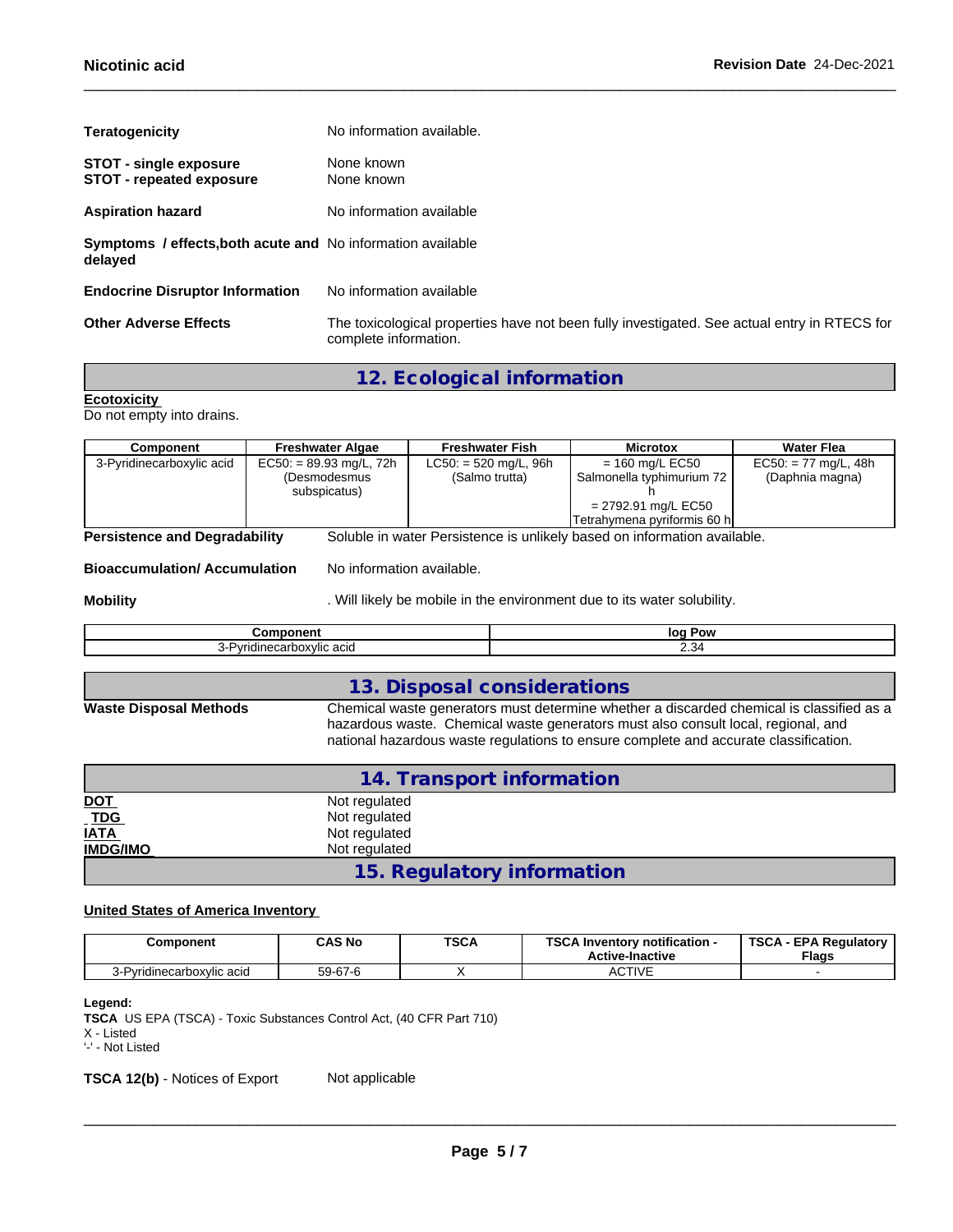#### **International Inventories**

Canada (DSL/NDSL), Europe (EINECS/ELINCS/NLP), Philippines (PICCS), Japan (ENCS), Japan (ISHL), Australia (AICS), China (IECSC), Korea (KECL).

| <b>Component</b>                    | <b>CAS No</b> | DSI | <b>NDSL</b> | <b>EINECS</b>                 | <b>PICCS</b> | <b>ENCS</b> | <b>ISHL</b> | <b>AICS</b> | IFABA<br>IECSC | <b>KECL</b>              |
|-------------------------------------|---------------|-----|-------------|-------------------------------|--------------|-------------|-------------|-------------|----------------|--------------------------|
| $\cdots$<br>Pyridinecarboxylic acid | 59-67-6       |     |             | 200<br>$\sim$<br>$-4$<br>ി-ധ. |              |             |             |             |                | -29937<br><b>KE</b><br>∼ |

**KECL** - NIER number or KE number (http://ncis.nier.go.kr/en/main.do)

#### **U.S. Federal Regulations**

| <b>SARA 313</b>                                                                                                                            | Not applicable                                              |
|--------------------------------------------------------------------------------------------------------------------------------------------|-------------------------------------------------------------|
| <b>SARA 311/312 Hazard Categories</b>                                                                                                      | See section 2 for more information                          |
| <b>CWA (Clean Water Act)</b>                                                                                                               | Not applicable                                              |
| <b>Clean Air Act</b>                                                                                                                       | Not applicable                                              |
| <b>OSHA</b> - Occupational Safety and<br><b>Health Administration</b>                                                                      | Not applicable                                              |
| <b>CERCLA</b>                                                                                                                              | Not applicable                                              |
| <b>California Proposition 65</b>                                                                                                           | This product does not contain any Proposition 65 chemicals. |
| U.S. State Right-to-Know<br><b>Regulations</b>                                                                                             | Not applicable                                              |
| <b>U.S. Department of Transportation</b><br>Reportable Quantity (RQ):<br><b>DOT Marine Pollutant</b><br><b>DOT Severe Marine Pollutant</b> | N<br>N<br>N                                                 |
| <b>U.S. Department of Homeland</b><br><b>Security</b>                                                                                      | This product does not contain any DHS chemicals.            |

**Other International Regulations**

**Mexico - Grade** No information available

**Authorisation/Restrictions according to EU REACH**

**Safety, health and environmental regulations/legislation specific for the substance or mixture**

| Component                 | <b>CAS No</b> | <b>OECD HPV</b>                                                                     | <b>Persistent Organic</b><br><b>Pollutant</b>                                                                                            | <b>Ozone Depletion</b><br>Potential  | <b>Restriction of</b><br><b>Hazardous</b><br><b>Substances (RoHS)</b> |
|---------------------------|---------------|-------------------------------------------------------------------------------------|------------------------------------------------------------------------------------------------------------------------------------------|--------------------------------------|-----------------------------------------------------------------------|
| 3-Pyridinecarboxylic acid | 59-67-6       | Listed                                                                              | Not applicable                                                                                                                           | Not applicable                       | Not applicable                                                        |
|                           |               |                                                                                     |                                                                                                                                          |                                      |                                                                       |
| Component                 | <b>CAS No</b> | <b>Seveso III Directive</b><br>(2012/18/EC) -<br>for Major Accident<br>Notification | <b>Seveso III Directive</b><br>(2012/18/EC) -<br>Qualifying Quantities Qualifying Quantities<br>for Safety Report<br><b>Requirements</b> | Rotterdam<br><b>Convention (PIC)</b> | <b>Basel Convention</b><br>(Hazardous Waste)                          |
| 3-Pyridinecarboxylic acid | 59-67-6       | Not applicable                                                                      | Not applicable                                                                                                                           | Not applicable                       | Not applicable                                                        |